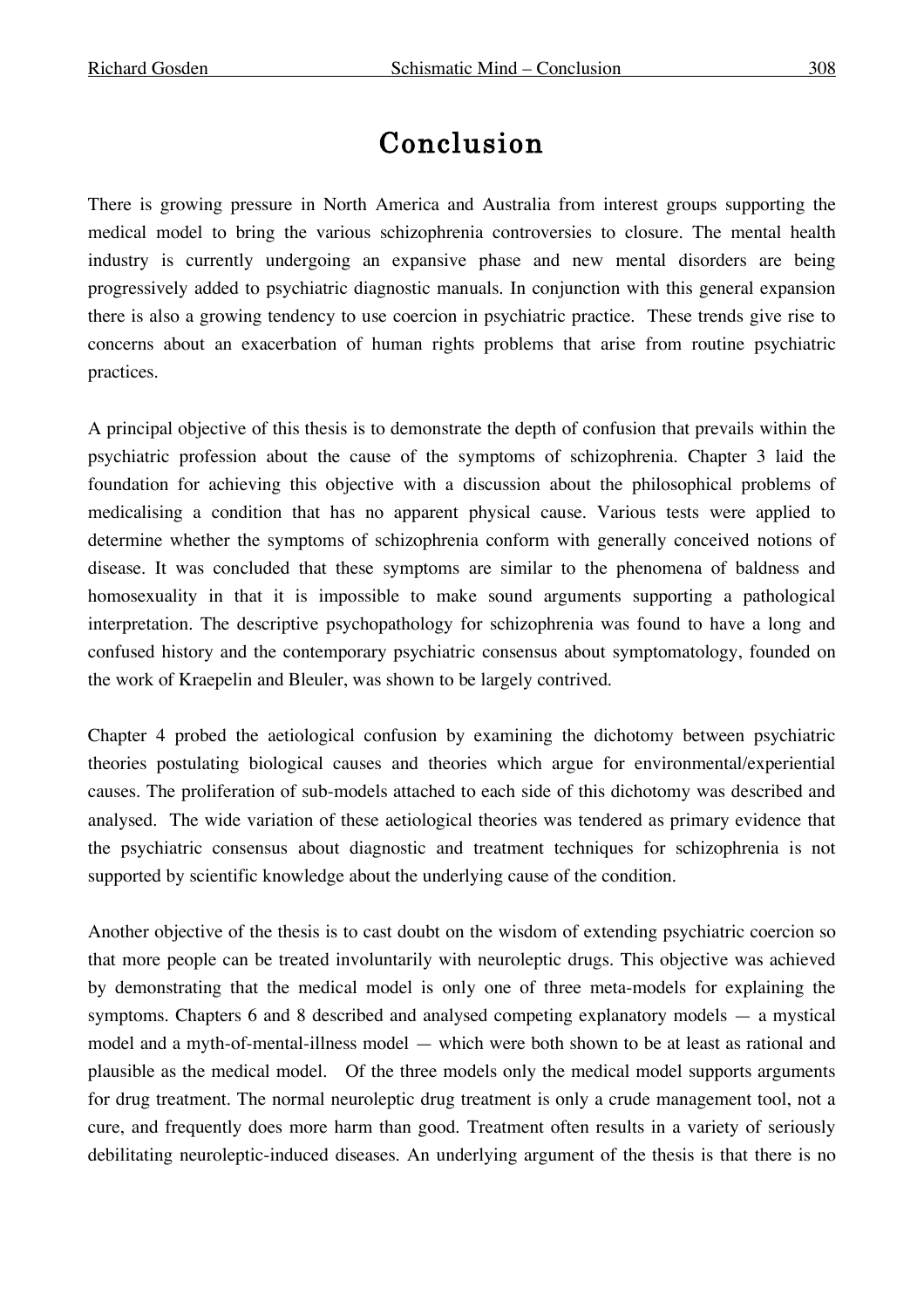medical justification for treating people with these drugs against their will and that to do so violates a number of basic human rights.

Chapters 5, 7 and 9 demonstrated that each of the three meta-models is supported by competing interest groups. Partisan interest groups were found to be driving the aetiological controversy by raising conflicting human rights imperatives associated with their separate perspectives. An objective of the thesis is to demonstrate that the human rights entitlements of people diagnosed with schizophrenia largely depend on the model through which the cause of the symptoms is viewed. Most psychiatrists seem unaware they are routinely violating human rights imperatives that arise from non-medical perspectives. It seems inconceivable to psychiatrists that normal medical treatment, given in good faith, could be rationally construed as torture or a violation of the freedom of thought and belief. Yet the thesis clearly demonstrates this to be the case.

Chapter 10 on early psychosis demonstrates that psychiatrists are expanding the diagnostic net for schizophrenia into areas that appear to be outside the boundaries of their medical expertise. This chapter described and analysed current psychiatric research which is extending the definition of schizophrenia to include a pre-psychotic phase. When this research was analysed it became apparent that it is largely founded on false premises and utilises arbitrary criteria to provide a superficial appearance of scientific rigour.

Ostensibly the psychiatric intention of early psychosis research is to provide the basis for a preventive medicine campaign against schizophrenia. However, it is apparent that research funding from drug companies is helping to drive this extension of schizophrenia and it seems likely an underlying motivation is to expand the market for the new generation of schizophrenia drugs. The implementation of a preventive medicine campaign, involving pre-psychotic detection and treatment, will further exacerbate the many human rights problems surrounding the treatment of people diagnosed with schizophrenia.

The tentative status of pre-psychotic symptomatology, and the large number of seemingly normal people who fit the criteria, could quite conceivably bring the whole medical model for schizophrenia into disrepute. A preventive medicine campaign based on the current pre-psychotic diagnostic criteria may prove to be one of the many watersheds that psychiatric practice passes through from time to time.

In a 1977 article published in the journal <u>Science</u> George Engel, a US based professor of psychiatry and medicine, observed that psychiatric practice had then reached one of these watersheds:

At a recent conference on psychiatric education, many psychiatrists seemed to be saying to medicine, "Please take us back and we will never again deviate from the medical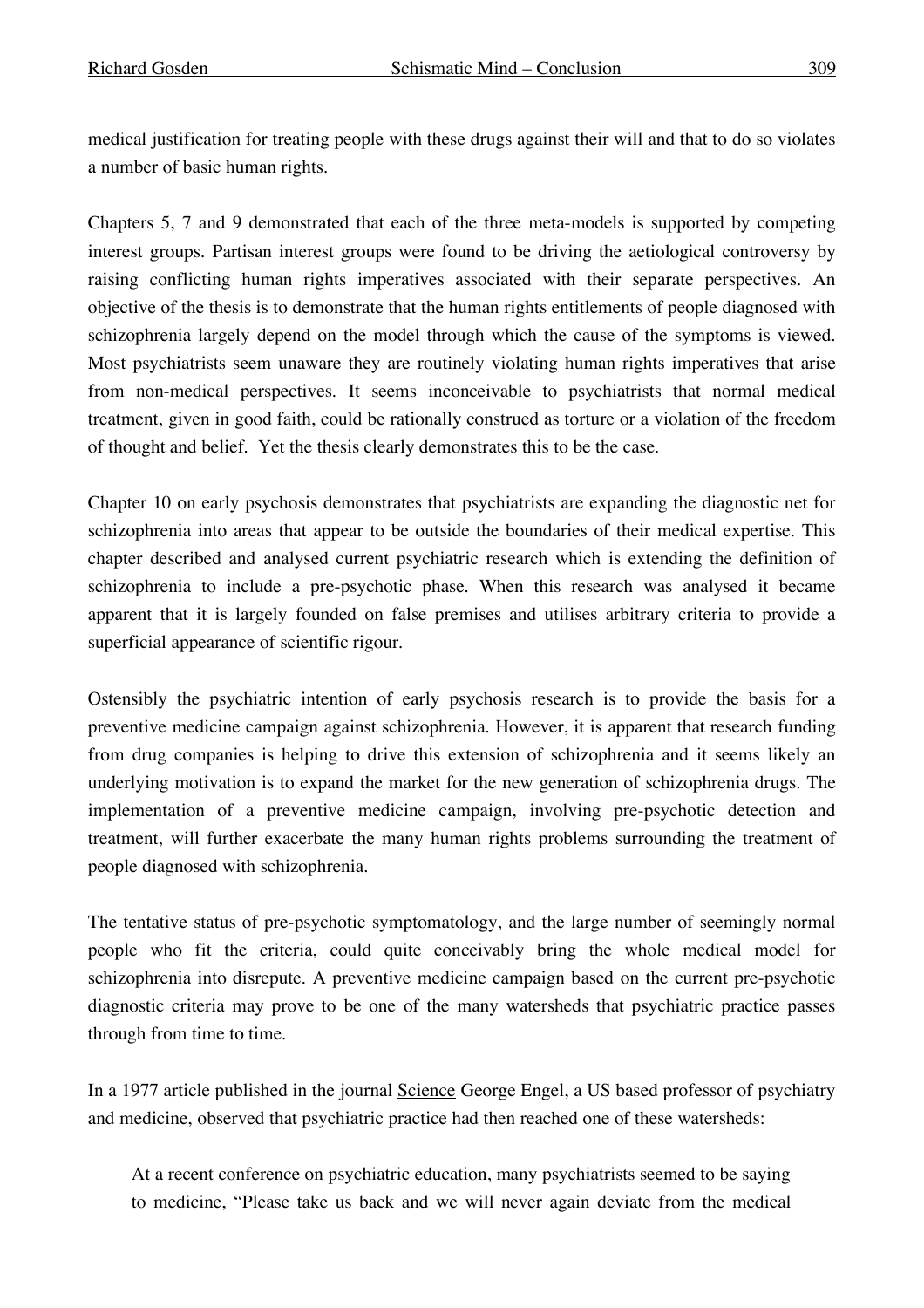model." For, as one critical psychiatrist put it, "Psychiatry has become a hodgepodge of unscientific opinions, assorted philosophies and 'schools of thought', mixed metaphors, role diffusion, propaganda, and politicking for 'mental health' and other esoteric goals". In contrast the rest of medicine appears neat and tidy. It has a firm base in the biological sciences, enormous technological resources at its command, and a record of astonishing achievement in elucidating mechanisms of disease and devising new treatments. It would seem that psychiatry would do well to emulate its sister medical disciplines by finally embracing once and for all the medical model of disease.<sup>1</sup>

Engel himself, however, did not agree with this position and he went on in the article to analyse the crisis that psychiatry was then undergoing. He began by observing that the essential characteristic of the crisis was a split within the profession about its future direction. One camp was advocating a return to strict observance of the medical model based on assumptions of brain dysfunction as the cause of behavioural deviations. The other, "exemplified in the writings of Thomas Szasz and others who advance the position that 'mental illness is a myth',"2 was urging the foundation of a new discipline based on the behavioural sciences which would supersede psychiatry and "be concerned with the reeducation of people with problems of living". 3

The purpose of Engel's article was to caution psychiatrists not to be too impatient for a resolution because the crisis that was then afflicting psychiatry could also be found in other branches of medicine. He believed that the root cause of the problem lay with the over-extended usage of the biomedical model, which underpinned all of medicine. The biomedical model, he argued, was originally conceived for scientific research purposes. Although it served well in this role Engel claimed it had been extended too far into popular culture:

The historical fact we have to face is that in modern Western society biomedicine not only has provided a basis for the scientific study of disease, it has also become our own culturally specific perspective about disease, that is, our folk model. Indeed the biomedical model is now the dominant folk model of disease in the Western world. 4

According to Engel the unsuitability of biomedicine as a folk model lies with its inability to integrate psychological and social factors into the understanding and treatment of disease.5

<sup>&</sup>lt;sup>1</sup> George L. Engel, 'The Need for a New Medical Model: A Challenge for Biomedicine', Science, Vol. 196, No. 4286, 8 April, 1977, p. 129.

<sup>2</sup> Ibid.

<sup>3</sup> Ibid.

<sup>4</sup> Ibid., p. 130.

<sup>5</sup> Ibid., pp. 129-136.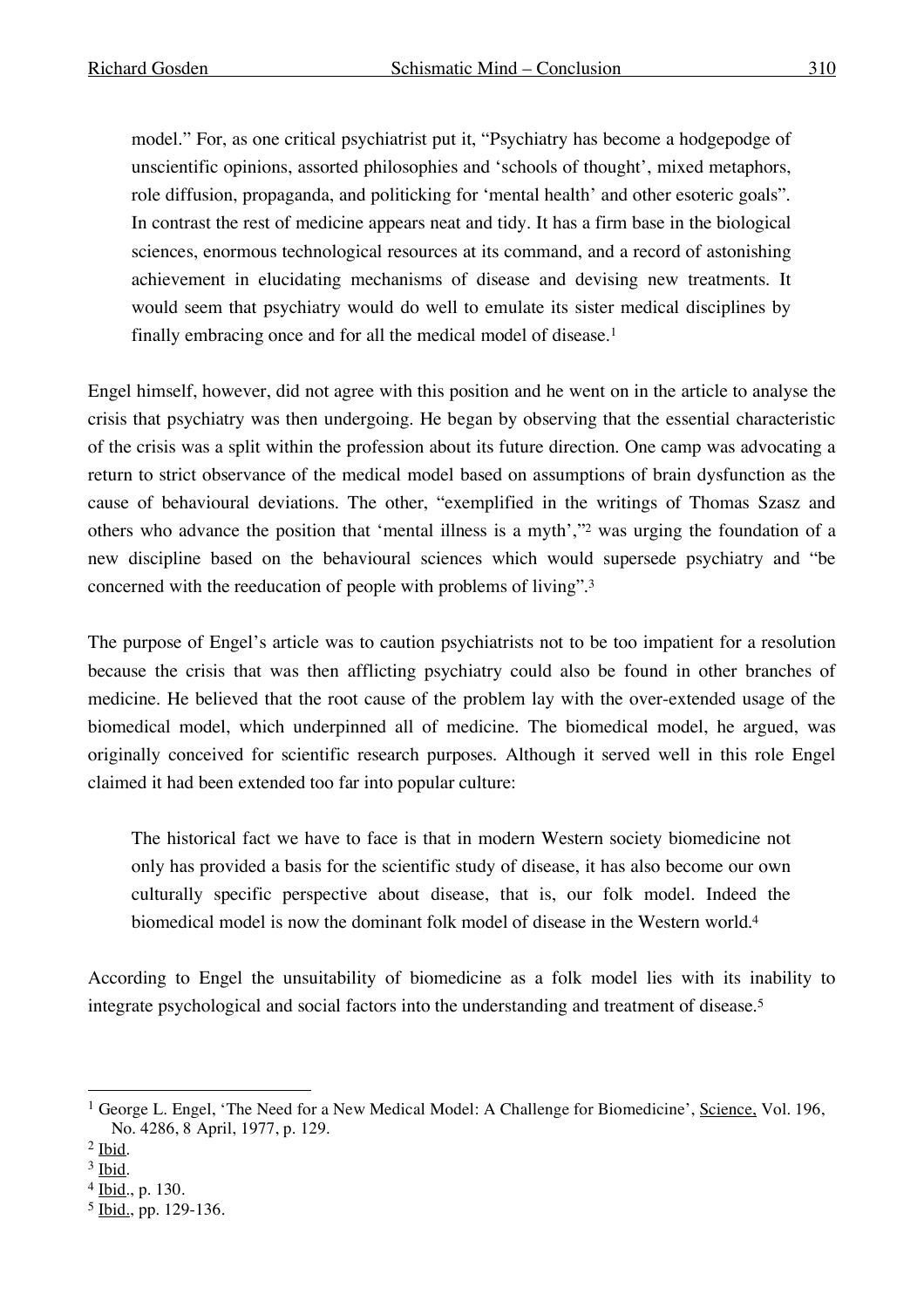Engel proposed a new model to replace the biomedical model. He called the new model a biopsychosocial model and he thought it would be particularly well-suited for psychiatry: "Medicine's unrest derives from a growing awareness among many physicians of the contradiction between the excellence of their biomedical background on the one hand and the weakness of their qualifications in certain attributes essential for good patient care on the other".6 The "attributes" Engel was referring to involved recognising the psychological and social needs of patients, and the contributions these needs can make to the presentation of disease. They also involved a knowledge of how and where to refer a patient on for non-medical expert advice when the application of biomedical expertise was inappropriate. Engel recommended this biopsychosocial approach to disease be included in the educational curricula of physicians and psychiatrists.

However, as psychiatric practice has unfolded since the late 1970s it is apparent the psychiatric profession has not followed Engel's advice. Although the terminology of 'biopsychosocial' is now widely used, it is usually only as a rhetorical device. Mainstream psychiatric practice has clearly followed the course that Engel warned against. From the early 1980s onward there has been an ever-strengthening commitment by psychiatrists to a strategy which positions their profession firmly within the scientific community. An important part of this strategy has been to give precedence to biomedical approaches in aetiological research and treatment techniques.

This renewed commitment to the biomedical approach is particularly evident in research into the aetiology of schizophrenia. There is very little contemporary research in this area that is founded on psychological or social premises. Interestingly though, the rhetoric, if not the substance, of a biopsychosocial approach is sometimes used to support biomedical theories about the aetiology of schizophrenia. This is apparently done to make the renewed commitment to biomedical assumptions more acceptable to non-medical mental health professionals.

Examples of this rhetorical use can be found where individuals with a hypothetical biological indicator for schizophrenia are tested for their psychological and social adaptation skills. This psychosocial testing is done to test the validity of the biological theory. The combination of a biological theory and psychosocial testing is then called a 'biopsychosocial' approach to aetiology.

In one recent study, for instance, 42 schizophrenics were divided into two groups on the basis of their brain ventricle size.7 One group had enlarged ventricles while the other group had normal ventricles. The psychological and social functioning of the two groups were compared by testing

 <sup>6</sup> Ibid., p. 134.

<sup>7</sup> Rosemary L. Farmer and Anand K. Pandurangi, 'Diversity in Schizophrenia: Toward a Richer Biopsychosocial Understanding For Social Work Practice', Health & Social Work, Vol. 22, No. 2, May, 1997, pp. 109-117.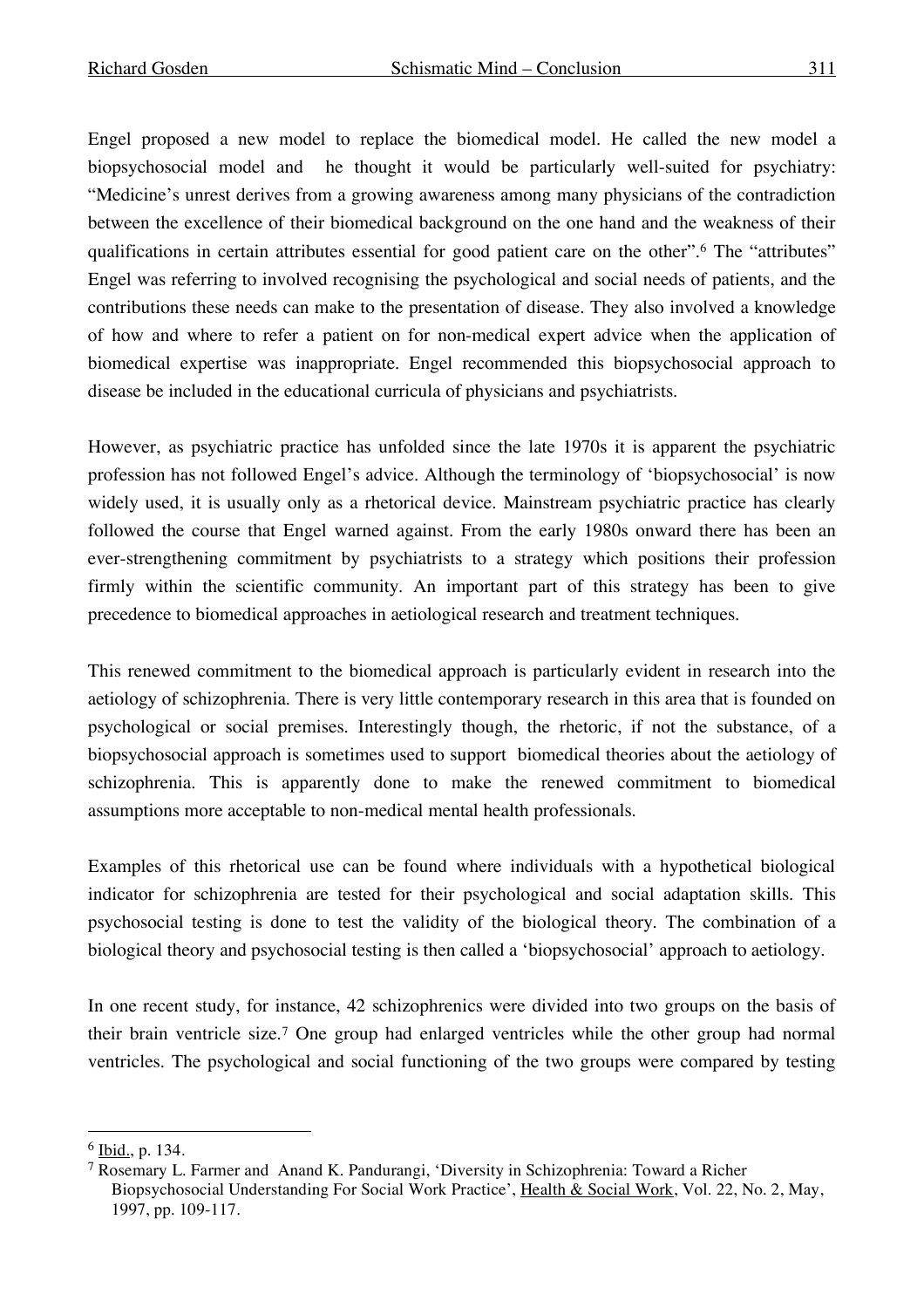them with a battery of measurement techniques. The objective was to determine whether ventricle size had any bearing on psychosocial functioning levels.

On this occasion enlarged ventricles were found to have no bearing on the psychosocial functioning levels of schizophrenics. However, the researchers did make an incidental discovery. It appears that the gender and race of schizophrenics does affect their level of their psychosocial functioning women and Afro-Americans faring better than males and whites.<sup>8</sup>

Closure of the controversy over the cause of the symptoms of schizophrenia appears to be remote at this stage. This is despite the confident assertions by many proponents of the medical model that a breakthrough in the biological area is imminent. When the various lines of biological research are closely examined it is not difficult to discern that all of them are returning equivocal results. But it is not only the quality of the results that makes an early closure unlikely. The sheer quantity of conflicting psychiatric theories also has to be considered. There are so many divergent threads currently being pursued that it is quite evident that psychiatric researchers are a long way from reaching consensus.

Nevertheless, powerful interest groups supporting the medical model are ignoring the poor quality and scattered variety of this biological evidence. They are also tending to ignore the severity of adverse effects produced by schizophrenia drug treatments. These interest groups are currently demonstrating considerable political skills in campaigns to extend both the definition of schizophrenia into a pre-psychotic phase and also to extend the reach of psychiatric coercion.

The high confidence levels expressed by psychiatrists in their professional, philosophical and ethical capacity to deliver a just outcome from this situation often seems to be misplaced. The history of medical treatment for schizophrenia over the past century features a succession of cruel and ineffective therapies that appear to have been devised more to inspire fear and aversion in patients than to provide comfort and amelioration of the symptoms. There is a clear pattern of one cruel and ineffective treatment being replaced by another as public disclosure catches up with psychiatric practice. This pattern is currently being repeated as atypical neuroleptic medications are phased in to replace conventional neuroleptics. The new atypicals only appeared on the scene after there was extensive public disclosure about the epidemic of tardive dyskinesia and other severe negative effects which conventional neuroleptics have routinely caused in patients over the past 40 years.

A central question arising from this situation is whether the extension of the definition of schizophrenia, and the extension of coercive powers to apply psychiatric treatments, should be

 <sup>8</sup> Ibid.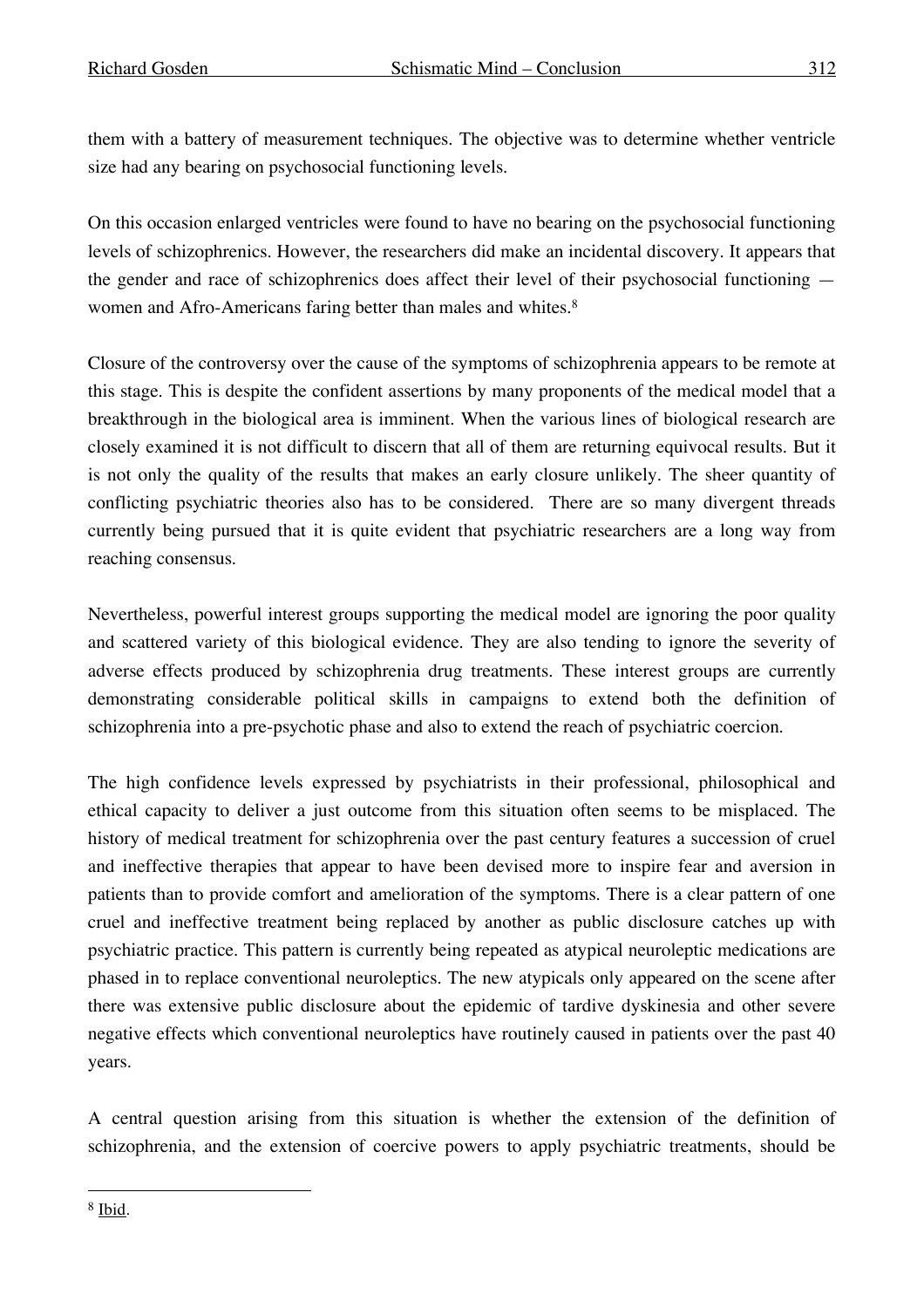allowed to proceed without first properly reconsidering the basic premises on which the medical model for schizophrenia is founded.

The mystical model and the myth-of-mental-illness model both provide plausible alternative explanations for schizophrenia. These alternative models are often more attractive to people who have themselves been labelled with schizophrenia. This is particularly true of people who have been made involuntary psychiatric patients. When preventive medicine campaigns using prodromal symptoms for schizophrenia are analysed in relation to the three different models it is apparent that the medical model is in many ways the least plausible of the three.

Perhaps the reason why three divergent models can all be shown to provide reasonable explanations for schizophrenia is because the various categories of symptoms for schizophrenia are themselves so divergent. A range of positive mental symptoms — like delusions and hallucinations — are said to be reflected in outward forms of irrational behaviour. But at the same time there is also a range of negative mental symptoms that can manifest as behavioural inactivity. On top of these positive/negative and mental/behavioural dichotomies there are also various forms of social and occupational dysfunction that are used as symptoms for schizophrenia.

If three entirely different models can suitably explain the cause of schizophrenia then it is not entirely implausible to assume that the diagnostic net might be so wide that it is ensnaring three entirely different and unrelated classes of people. That is, while the three models might all serve to give reasonable explanations for schizophrenia in general, if the models were to be tested separately on individual cases, it might be found that each separate case of schizophrenia is only plausibly explained by one particular model. Perhaps this is what is happening when recovered schizophrenics review their own personal experience and select for themselves the explanatory model they think is most appropriate.

It is not a difficult task to develop a hypothesis which refines the explanation of schizophrenic symptoms by separating schizophrenics into three classes of people and attaching individuals to the particular model that is most appropriate. Such a distribution would appear to be most rational along the lines of the bio/psycho/social framework. However, in order to make this adjustment it is necessary to make a correction to a long-standing anomaly in the medical model.

Although the enviro/experiential theories have been traditionally incorporated within the medical model they are increasingly ignored by practising psychiatrists. Many psychiatrists have found that it is illogical for them to assume a psychological cause for the symptoms of schizophrenia when their medical training does not properly prepare them to either understand psychological problems, or to treat them. The medical training of psychiatrists logically inclines them to prefer assumptions of a biological aetiology and the application of drug-based treatments.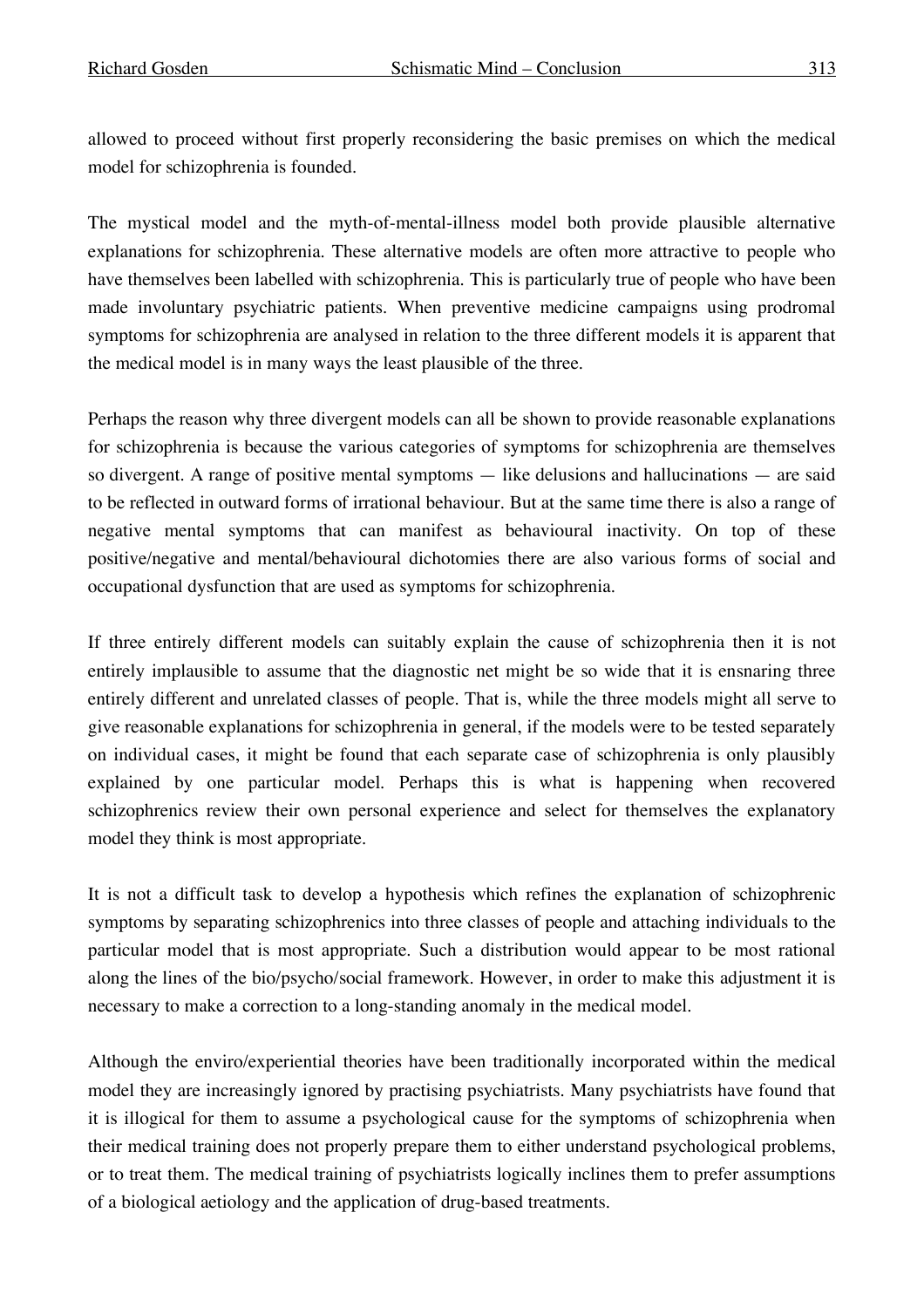This anomaly, whereby psychological theories have been falsely associated with medical expertise, can be easily corrected by combining the enviro/experiential theories with the mystical/religious theories under the heading of Psycho/Mystical Model. This adjustment leaves the biological theories under a revised heading of Biomedical Model. In this way three alternative explanatory models can still be used — Biomedical, Psycho/Mystical and Myth-of Mental Illness (i.e. social problems) — which conform with the bio/psycho/social framework.

| Model                    | <b>Biomedical</b>                      | <b>Psycho/Mystical</b>           | <b>Myth-of-Mental-</b><br><b>Illness</b>          |
|--------------------------|----------------------------------------|----------------------------------|---------------------------------------------------|
| <b>Type of Symptom</b>   | bio                                    | psycho                           | social                                            |
| <b>Focus of Research</b> | brain                                  | mind                             | behaviour                                         |
| <b>Treatment</b>         | medical                                | psychotherapy<br>meditation      | social skills<br>living skills                    |
| <b>Human Rights</b>      | right to treatment<br>informed consent | freedom of thought<br>and belief | right to liberty<br>protection against<br>torture |

Using this plan people who are diagnosed with schizophrenia could be attached to one of the three models in the following way:

(1) People who manifest any of the positive or negative mental symptoms, which can be traced to a physical cause — like substance taking, infection, brain damage or adverse reaction to neuroleptic treatment — would belong with the Biomedical Model.

(2) People who manifest mental symptoms, like delusions and hallucinations, which have no discernible evidence of a physical cause, would belong with the Psycho/Mystical Model.

(3) People who have experienced some kind of social or occupational dysfunction, without any positive mental symptoms, would belong with the Myth-of-Mental-Illness Model. (Although diagnosticians may claim to have observed mental symptoms in people belonging to this class these may simply be manifestations of role-play, rebellion, disappointment or social rejection).

Of course, this sort of pattern is already partly incorporated in normal psychiatric perceptions. People who would be directed to the myth-of-mental-illness model in the above plan, because mental symptoms have been mistakenly attributed to them, are now called false/positives by psychiatrists. That is, these people are said to have been falsely given a positive diagnosis of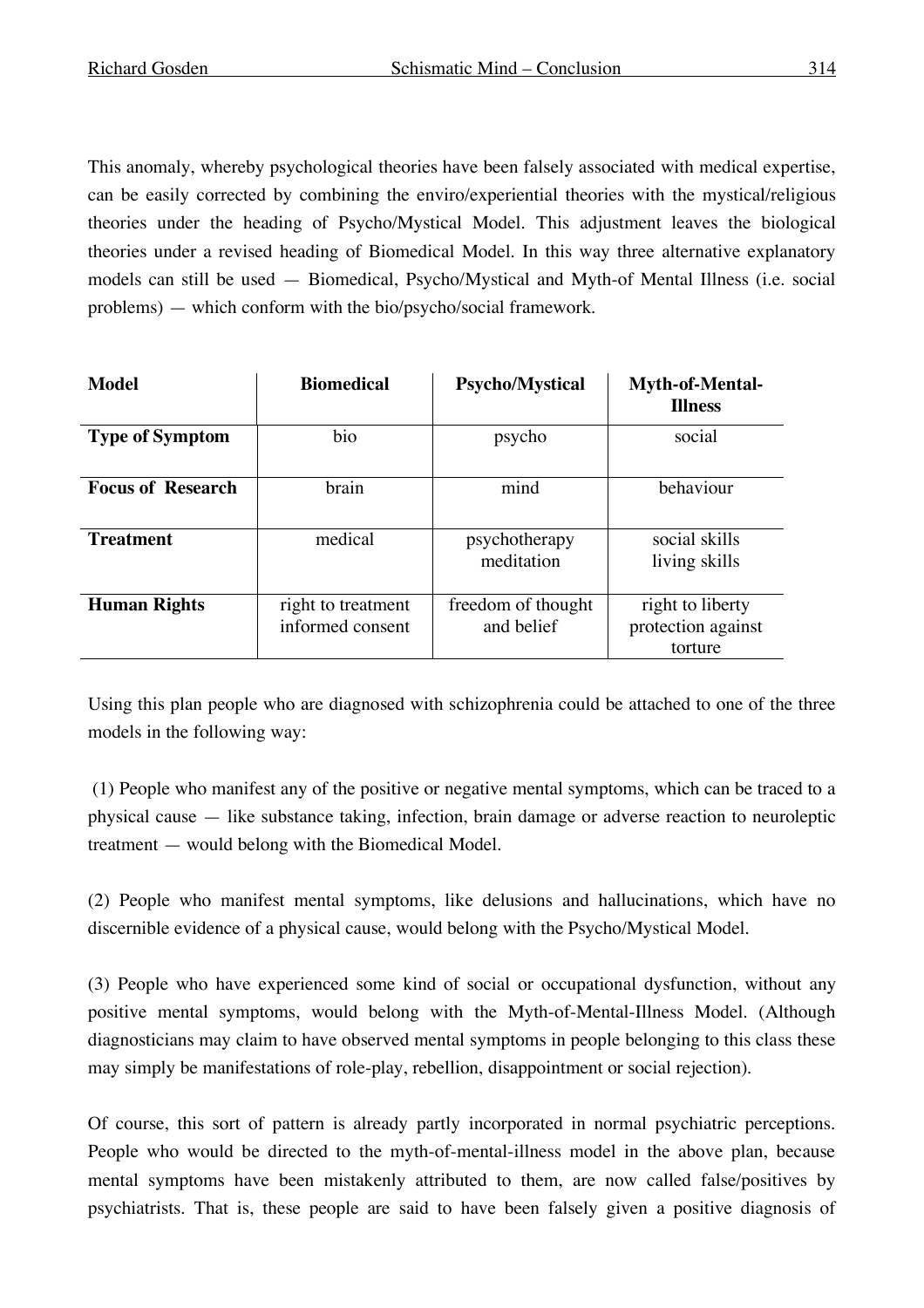schizophrenia. Psychiatrists already recognise that such people theoretically exist and that in their particular cases the mental illness attributed to them is indeed a myth. But very little psychiatric research has been conducted in this area. Rosenhan's experiment with pseudo patients, discussed in Chapter 8, indicated that the incidence of false positive diagnosis for people presenting at hospital emergency rooms may be very high.

The problem for people who fall into this category is that once a label of schizophrenia has been attached to them it is virtually impossible to have the diagnosis removed. This is because there are no laboratory tests that will overturn a diagnosis and there is no way for a person to refute a diagnosis by demonstrating sanity. Indeed, the more a diagnosed person denies the illness the more convinced psychiatrists are likely to become of the severity of their disorder. This is because psychiatrists argue that such people lack insight, or self-recognition of their mental disease, and therefore have less self-control and are more vulnerable to irrational impulses.

While psychiatrists are willing to concede that false/positives theoretically exist they seem incapable of taking any steps to identify them and to rectify the impossible situation in which false/positives find themselves. This causes many psychiatric survivors with false/positive diagnoses to adopt the myth-of-mental-illness model as a way of explaining their situation. They come to believe that not only is mental illness a myth in their own particular cases but that the whole mental health structure, and the psychiatric profession in particular, is built on fraudulence.

But if psychiatrists currently give only twisted recognition to a class of schizophrenics that fit the myth-of-mental-illness model, the irony caused by that twist is overshadowed by an even greater irony in the psychiatric convolutions over the significance of physical causes for schizophrenic symptoms. It is the identification of physical causes that would separate the people belonging to the psycho/mystical model from those belonging to the biomedical model in the above plan.

In current psychiatric practice DSM-IV requires a diagnostician to differentiate between people who have identifiable physical causes for their schizophrenic symptoms, and those who do not. Only those people with no physical causes for the symptoms are supposed to be diagnosed with schizophrenia. Under the heading of Differential Diagnosis DSM-IV offers the following advice to diagnosticians:

A wide variety of general medical conditions can present with psychotic symptoms. **Psychotic Disorder Due to a General Medical Condition, delirium**, or **dementia** is diagnosed when there is evidence from the history, physical examination, or laboratory tests that indicates that the delusions or hallucinations are the direct physiological consequence of a general medical condition (e.g., Cushing's syndrome, brain tumor). **Substance-Induced Psychotic Disorder, Substance-Induced Delirium**, and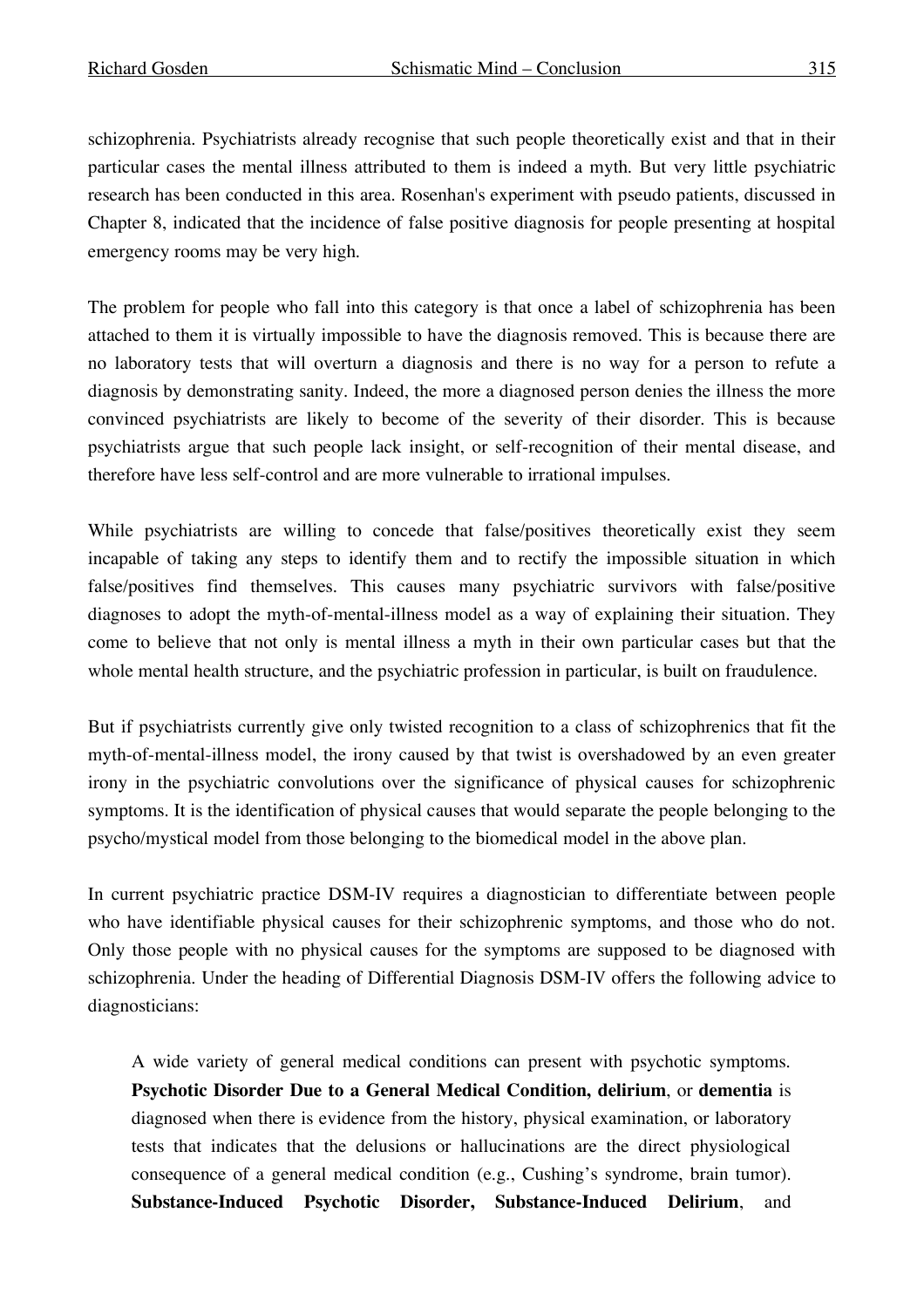**Substance-Induced Persisting Dementia** are distinguished from Schizophrenia by the fact that a substance (e.g., a drug of abuse, a medication, or exposure to a toxin) is judged to be etiologically related to the delusions or hallucinations. Many different types of **Substance-Related Disorders** may produce symptoms similar to those of Schizophrenia (e.g., sustained amphetamine or cocaine use may produce delusions or hallucinations; phencyclidine may produce a mixture of positive and negative symptoms). Based on a variety of features that characterise the course of Schizophrenia and Substance-Related Disorders, the clinician must determine whether the psychotic symptoms have been initiated and maintained by the substance use. Ideally, the clinician should attempt to observe the individual during a sustained period (e.g., 4 weeks) of abstinence. However, because such long periods of abstinence are often difficult to achieve, the clinician may need to consider other evidence, such as whether the psychotic symptoms appear to be exacerbated by the substance and diminish when it has been discontinued, the relative severity of psychotic symptoms in relation to the amount and duration of substance use, and knowledge of the characteristic symptoms produced by a particular substance (e.g., amphetamines typically produce delusions and stereotypies, but not affective blunting or prominent negative symptoms).<sup>9</sup>

The intention is obviously to exclude anyone from a diagnosis of schizophrenia who has symptoms that can be traced to a physical cause. If a specific physical cause can be blamed for schizophrenic symptoms then there will be a more appropriate medical diagnosis that is associated with that physical cause. So, according to correct psychiatric practice only people who have no detectable physical cause for their symptoms are to be given a diagnosis of schizophrenia.

However, after first determining that a person with schizophrenic symptoms has no known medical (i.e. physical) cause for the symptoms the convoluted practice most psychiatrists then follow is to still proceed with medical treatment as if there were a physical cause. After first taking care to eliminate all possible physical causes by ensuring the store of knowledge about medical conditions which give rise to distorted mental states has been thoroughly sifted, strangely, they not only assume there must still be a physical cause, despite the lack of evidence, but they proceed with treatment as if they fully comprehend its exact nature. This assumption of a physical cause is made in the absence of any evidence whatsoever. We can be certain of this absence of evidence because if there were any evidence then a diagnosis other than schizophrenia should be given.

All of the current psychiatric rationale for the diagnosis and treatment of schizophrenia would seem to hinge on this practice of first eliminating known physical causes of distorted mental states and

<sup>&</sup>lt;sup>9</sup> American Psychiatric Association, Diagnostic and Statistical Manual of Mental Disorders, Fourth edition, American Psychiatric Association, Washington, 1994, p. 283.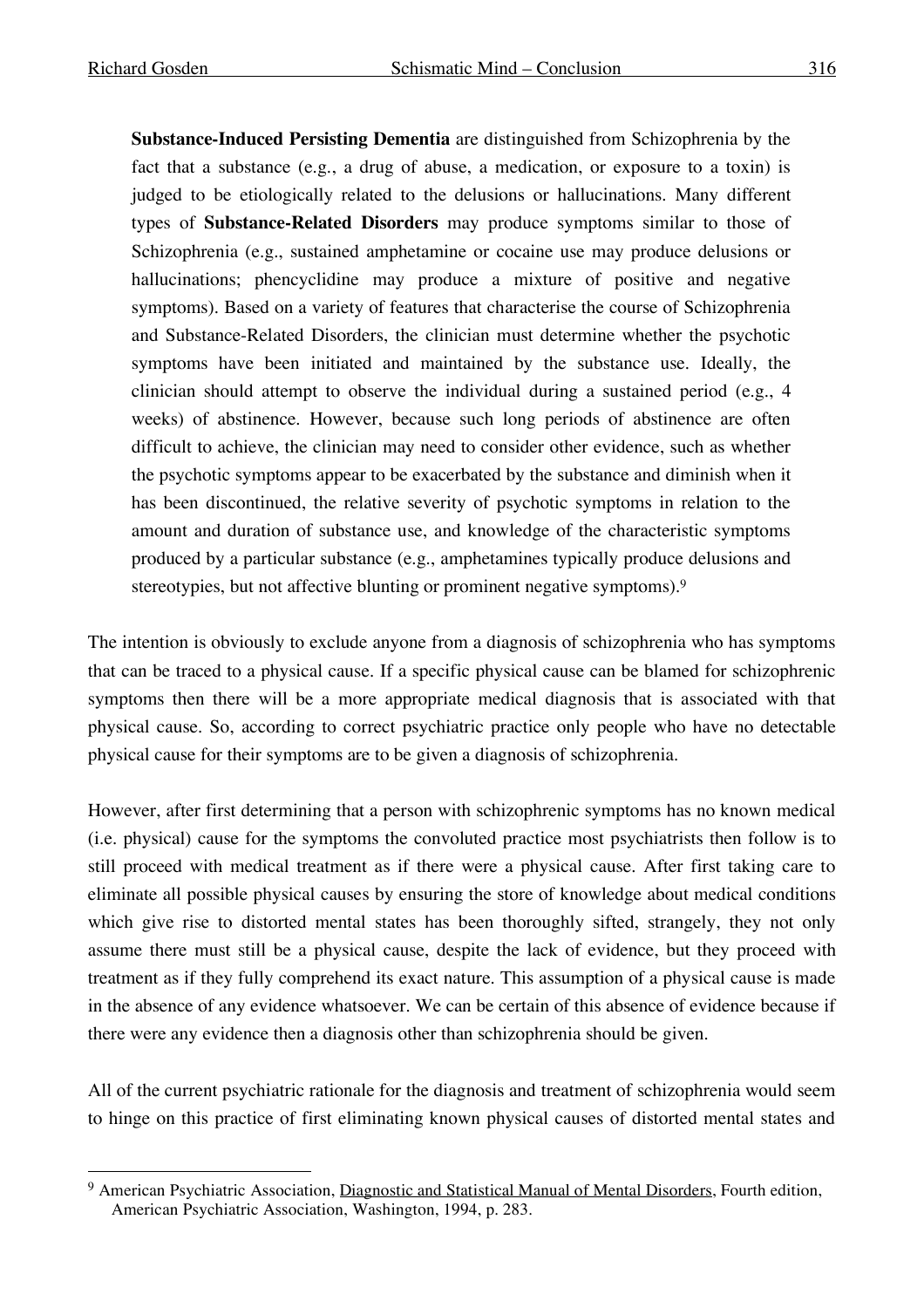then assuming an unknown physical cause. If a biomedical theory like the dopamine hypothesis were ever to be proven correct then schizophrenia would probably cease to exist as a 'mental' disease. Henceforth it would be a dopamine-associated brain disease, and perhaps a medical speciality other than psychiatry would be given responsibility for treating it. It would seem that the current psychiatric monopoly of treatment for schizophrenia relies very strongly on the maintenance of ignorance about the true aetiology of the symptoms and an unsubstantiated belief in an unknown physical cause.

If it is generally agreed that medically-trained professionals should not extend their range beyond the proven area of their expertise then a serious re-evaluation of the concept of schizophrenia might now be appropriate. It seems apparent that there might be three entirely different classes of people who are wrapped up in the package of schizophrenia. One of these classes comprises people who have nothing either mentally or physically wrong with them. Another class has serious psychological/mystical problems but these problems have no biological basis and their treatment therefore is well outside the province of medical expertise. A third class might have physical problems that give rise to mental distortions and are therefore clearly within the range of medical expertise but, if this is the case, then a diagnosis of schizophrenia for these people would be either incorrect or inappropriate. 10

An approach to the aetiology of schizophrenic symptoms which divides the people who experience them into three types could be truly called a 'biopsychosocial' approach: 'bio' to represent those whose symptoms have a physical cause, and who should be re-diagnosed with the disease that is correctly associated with that physical cause; 'psycho' for those in the midst of a psycho/mystical crisis, for whom the application of a medical diagnosis and treatment is inappropriate; and 'social' to represent those who only have social/occupational problems, whose supposed mental illness is a myth.

If the medically-trained psychiatric profession were to adopt a truly biopsychosocial approach to the aetiology of schizophrenia they would be free to make a radical shift in the perception of their professional role in regard to this condition. People they henceforth encountered with schizophrenic symptoms would be divided into the three types. Only those with an identifiable physical cause would be given medical treatment. Individuals belonging to the other two groups would be referred on to appropriately trained non-medical experts. There is already a wide range of experts who deal with problems associated with psychological, social and occupational dysfunctions.

<sup>&</sup>lt;sup>10</sup> Gwynneth Hemmings, 'Calamitous Systems of Diagnosis For Schizophrenia', Journal of Nutritional Medicine, Vol. 4, No. 2, 1994, pp. 251-259.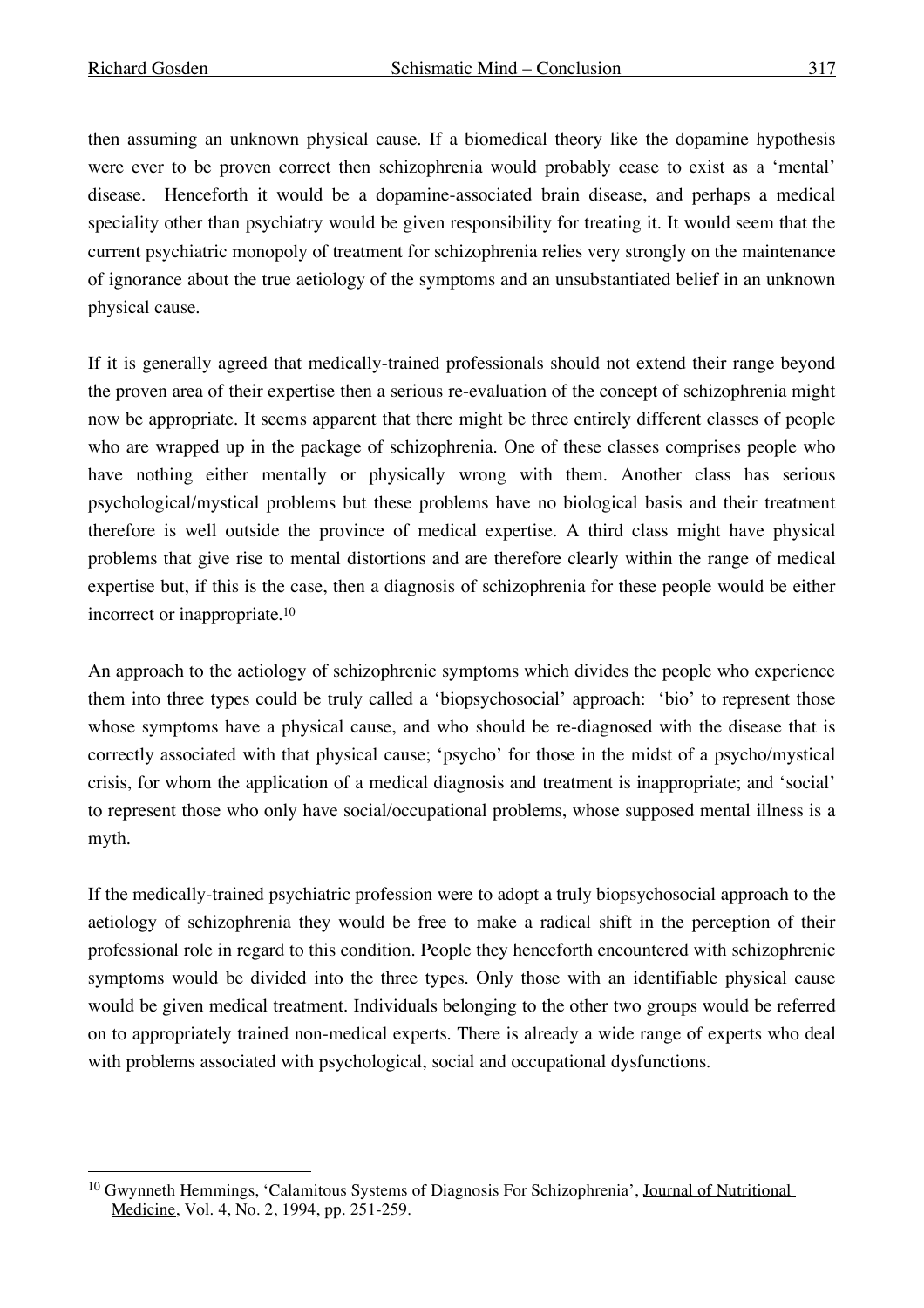It is perhaps true that there are no existing professional services available to provide guidance for people undergoing a mystical crisis. However, if this is the case the reason might simply be a lack of demand caused by the current biomedically-dominated mental health system forcibly aborting all detectable mystical experience by imposing drug treatment on involuntary patients.

Perhaps one reason why psychiatrists continue to believe that people diagnosed with schizophrenia are a homogeneous class, despite the implausibility of this position, is due to the effect of neuroleptic drugs. Prescription of neuroleptic medication normally swiftly follows a diagnosis of schizophrenia. The effect of these drugs is to suppress the schizophrenic symptoms, for which the person was diagnosed, and supplant them with the relatively homogeneous symptoms of neuroleptic intoxication and neuroleptic-induced movement disorders. These drug-induced disorders not only provide the common denominators of pathology, which apparently help to reassure psychiatrists they are treating a discrete disease entity, but they also induce many of the bizarre forms of behaviour and mannerisms that convince relatives and friends that the person is indeed seriously mad. A person who enters into psychiatric care with only a psycho/mystical or social problem will soon develop serious medical problems once neuroleptic treatment has commenced.

This point brings us finally to the question of the human rights of people who are diagnosed and treated for schizophrenia: Do these diagnostic and treatment procedures violate basic human rights? The unequivocal answer is that they most certainly do. It is clear that members of the psychiatric profession are not properly trained to understand the underlying nature of either social/occupational problems or psycho/mystical problems. Medical treatment for these problems is simply inappropriate. When people accept medical treatment for these problems voluntarily it is likely that they do so without the appropriate level of informed consent. When treatment is forced on them against their will various basic human rights — like the freedom of thought and belief, the right to liberty and the right to protection against torture and cruel treatment — are violated.

The central human rights defence that is routinely mounted to support current psychiatric practices argues that people who are in the midst of a psychotic crisis are incapable of understanding their urgent need for treatment. The psychiatric logic is that, since they have a human right to be treated, the decision to treat has to be made for them. But this human right is an imperative to treat people with medical problems. If the underlying nature of the condition is not a medical problem then this human right does not apply. For instance, there is obviously no human rights imperative to treat a transparently non-medical problem like illiteracy with medication. To argue that there is would be quite bizarre. Yet this is the type of argument that is routinely mounted in defence of current psychiatric practices.

Even when a person's schizophrenic symptoms are caused by a physical problem, and the person therefore has a right to medical treatment, a diagnosis of schizophrenia, and neuroleptic drug